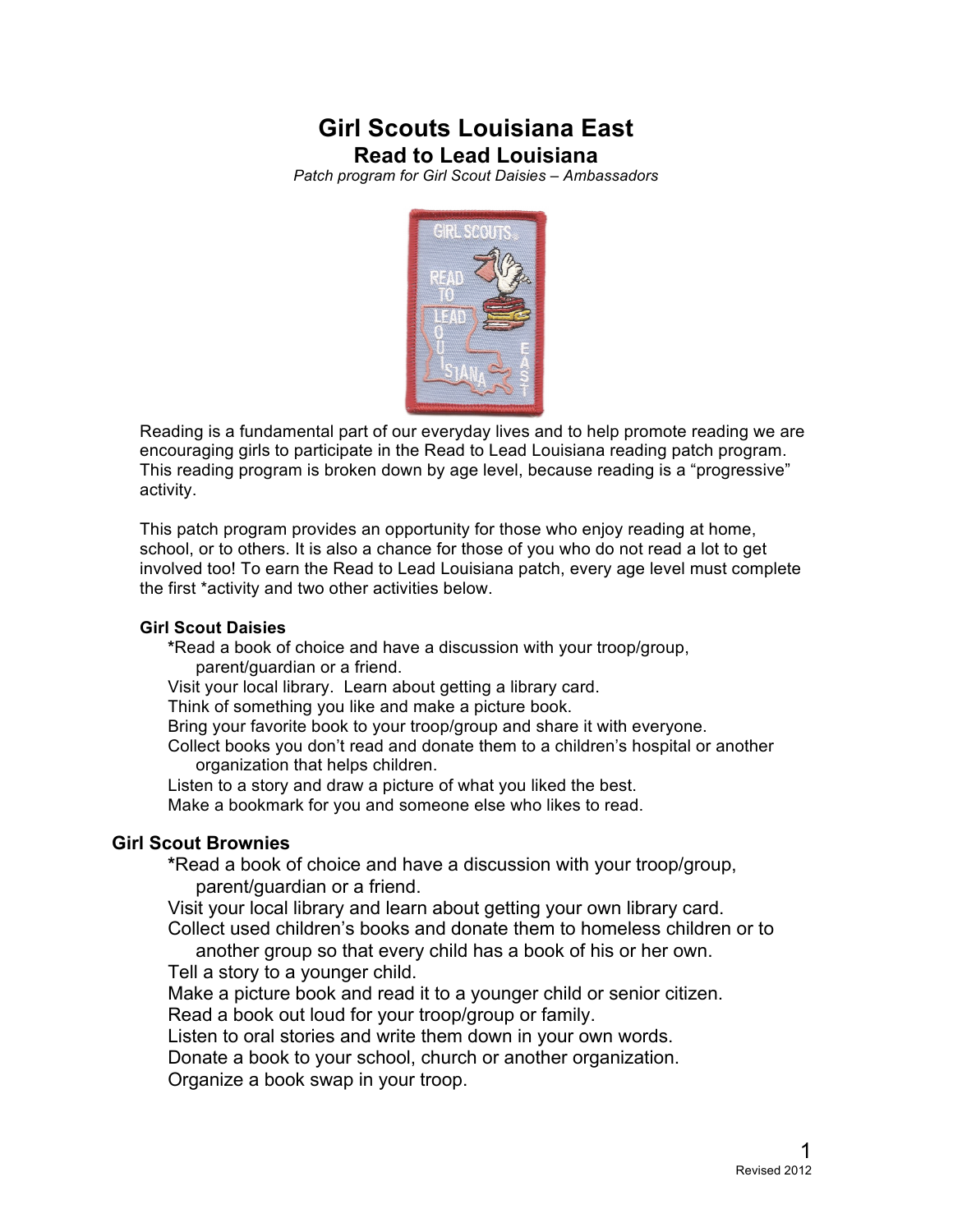Design bookmarks or bookplates – give them to senior citizens or another group that would enjoy them.

#### **Girl Scout Juniors**

**\***Read a book of choice and have a discussion with your troop/group, parent/guardian or a friend.

Visit your local library. Take a tour of the library with a librarian.

Volunteer to read to younger girls or senior citizens.

Get a library card.

Write and perform a skit for younger girls.

Plan and carry out a book drive, place collection boxes in local stores.

Read about famous women and make a bulletin board at your school or library.

Interview someone and write down the information you discussed.

Donate a book to your school or church sponsor.

Organize a paperback book exchange in your troop or service unit.

### **Girl Scout Cadettes—Ambassadors**

**\***Read a book of choice and have a discussion with your troop/group, parent/guardian or a friend.

Visit your local library and interview the librarian about the history of the library in your community.

Get your library card.

Volunteer to read to younger children or senior citizen group.

Tutor reading to a younger child.

Learn about a career in literacy.

Volunteer to work at the library in your school or community.

Organize a book drive to celebrate Girl Scout or Juliette Low's birthday.

Interview a senior citizen and write down the information you discussed.

Learn to do storytelling and put on storytelling workshops for younger girls.

Go to a book signing or an event that features a local author.

Write a short story and share with your troop/group.

### **Resources:**

GSLE Book Club www.gsle.org GSUSA's Read to Lead Series – www.girlscouts.org GSUSA's Web site, Just for Girls – www.gogirlsonly.org Reading is Fundamental – www.rif.org Louisiana Public Library – www.publiclibraries.com/louisiana.htm Louisiana State Library – www.state.lib.la.us/